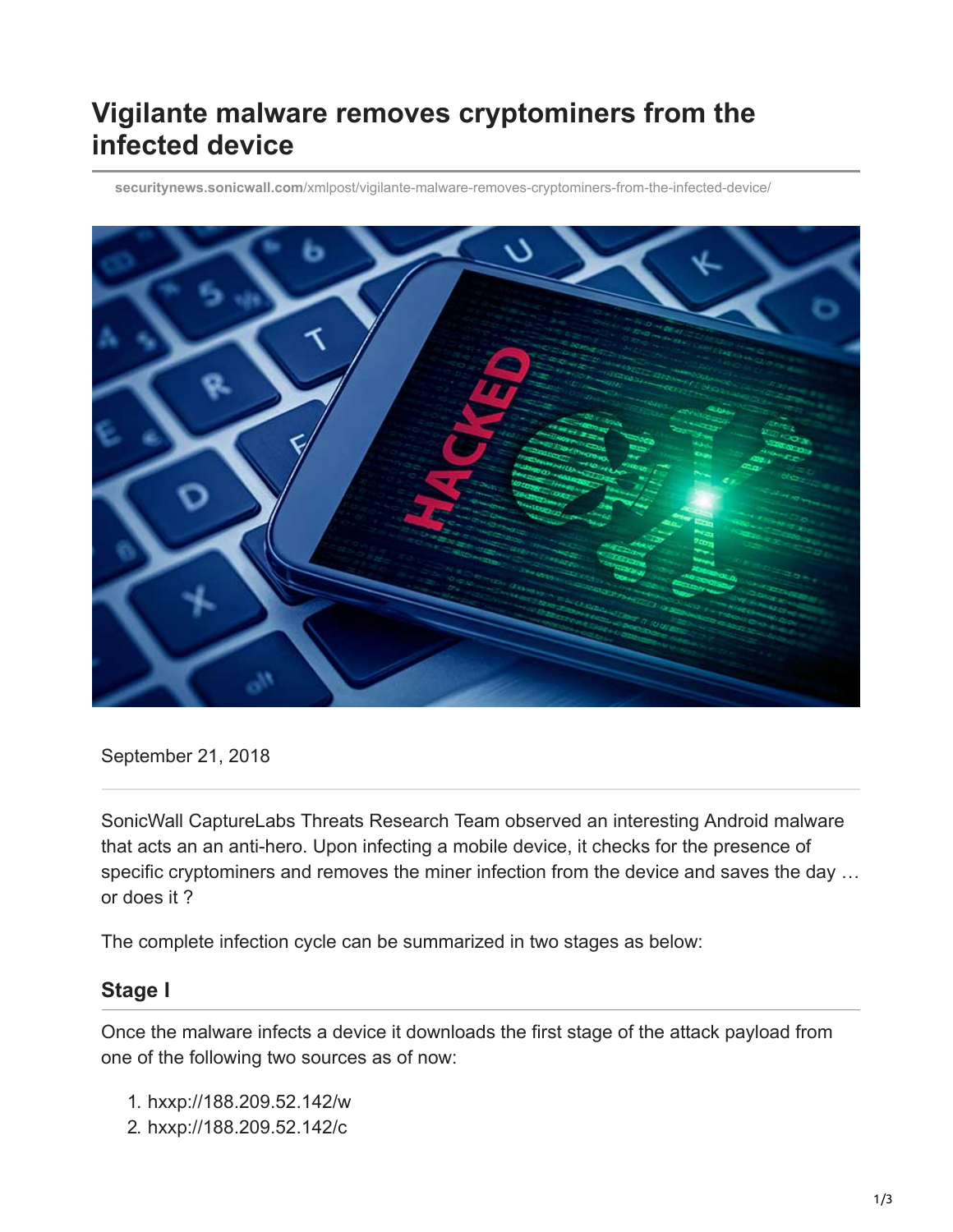This script performs the following tasks:

- 1. Check the architecture of the infected system and download the second stage of the attack using wget or curl commands
- 2. Give appropriate permissions to the second stage and executes it on the device
- 3. Remove the file downloaded for the second stage and uninstall an app with package name **com.ufo.miner** which is a miner similar to [ADB miner](https://www.mysonicwall.com/sonicalert/searchresults.aspx?ev=article&id=1123) that we blogged about in the past



## **Stage II**

Apart from the above mentioned miner, the malware seeks the presence of other miners as well. It performs device forensics via:

- Checking the contents of the memory region for a particular process via /proc/<pid>/maps
- Checking the folders on the device for specific files that are present when a crypto miner infects a system:
	- /data/local/tmp/smi
	- /data/local/tmp/rig
	- /data/local/tmp/trinity
	- $\circ$

/data/local/tmp/smi /data/local/tmp/xig /data/local/tmp/trinity /data/local/tmp/z /data/local/tmp/log /data/local/tmp/rig /data/local/tmp/.f /data/local/tmp/tyg

The malware created a hidden file on the device named **.HqMBksnBExR82Ja** with its contents simply being  $\cdot\cdot\cdot\cdot$ .

It deletes the ELF file (linux executable) from the disk once it is executed: